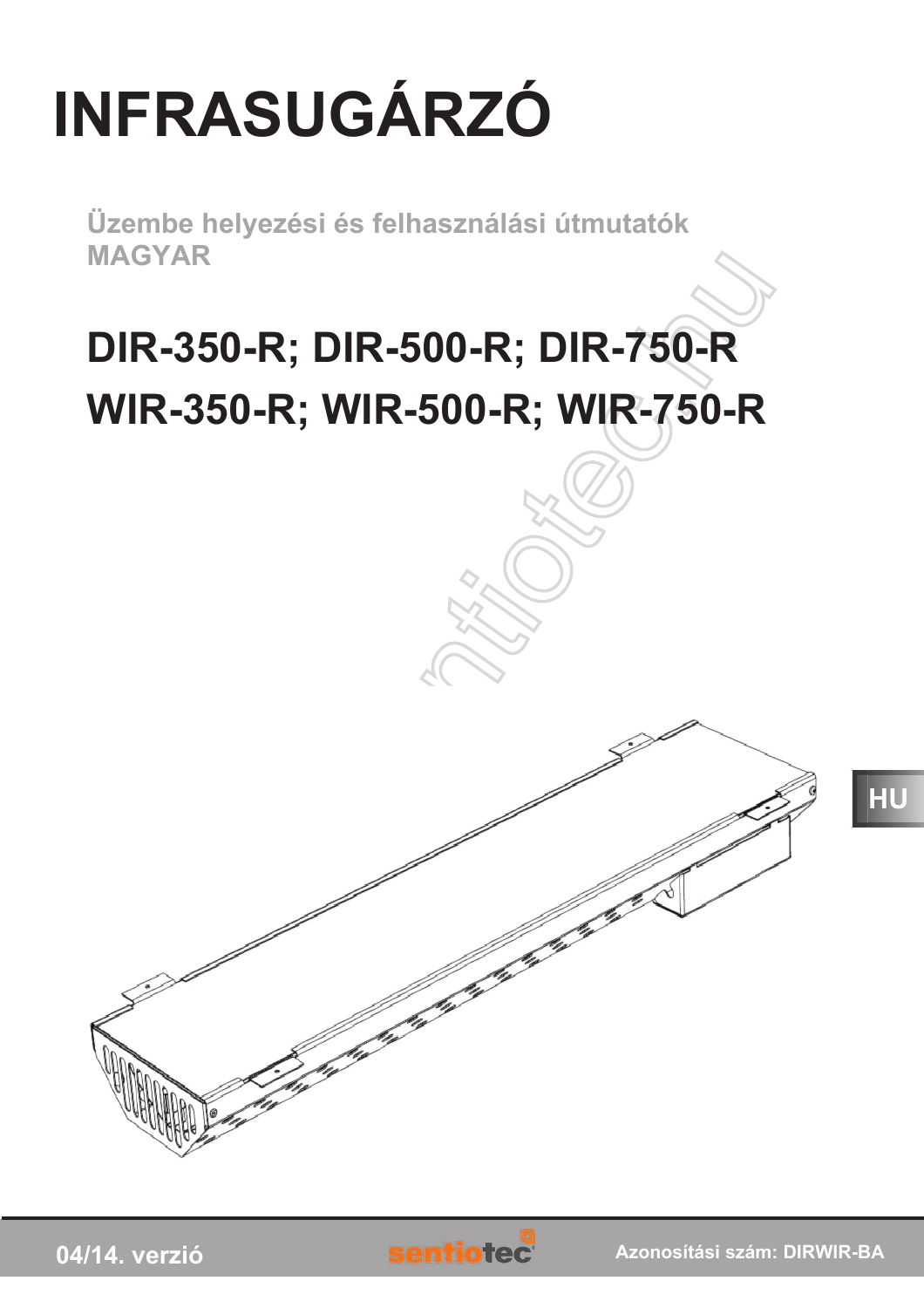$\overline{3}$ 

4

5

6

 $\overline{7}$ 

8

9

10

10

### **TARTALOMJEGYZÉK**

1. Figyelmeztetések 2. Üzembehelyezési tudnivalók 2.1 Üzembe helyezés 2.2 Minimális távolság a faltól 2.3 Az infrasugárzó üzembe helyezése 3. Elektromos csatlakozás 4. Műszaki adatok 5. Terméktámogatás 6. Garanciális feltételek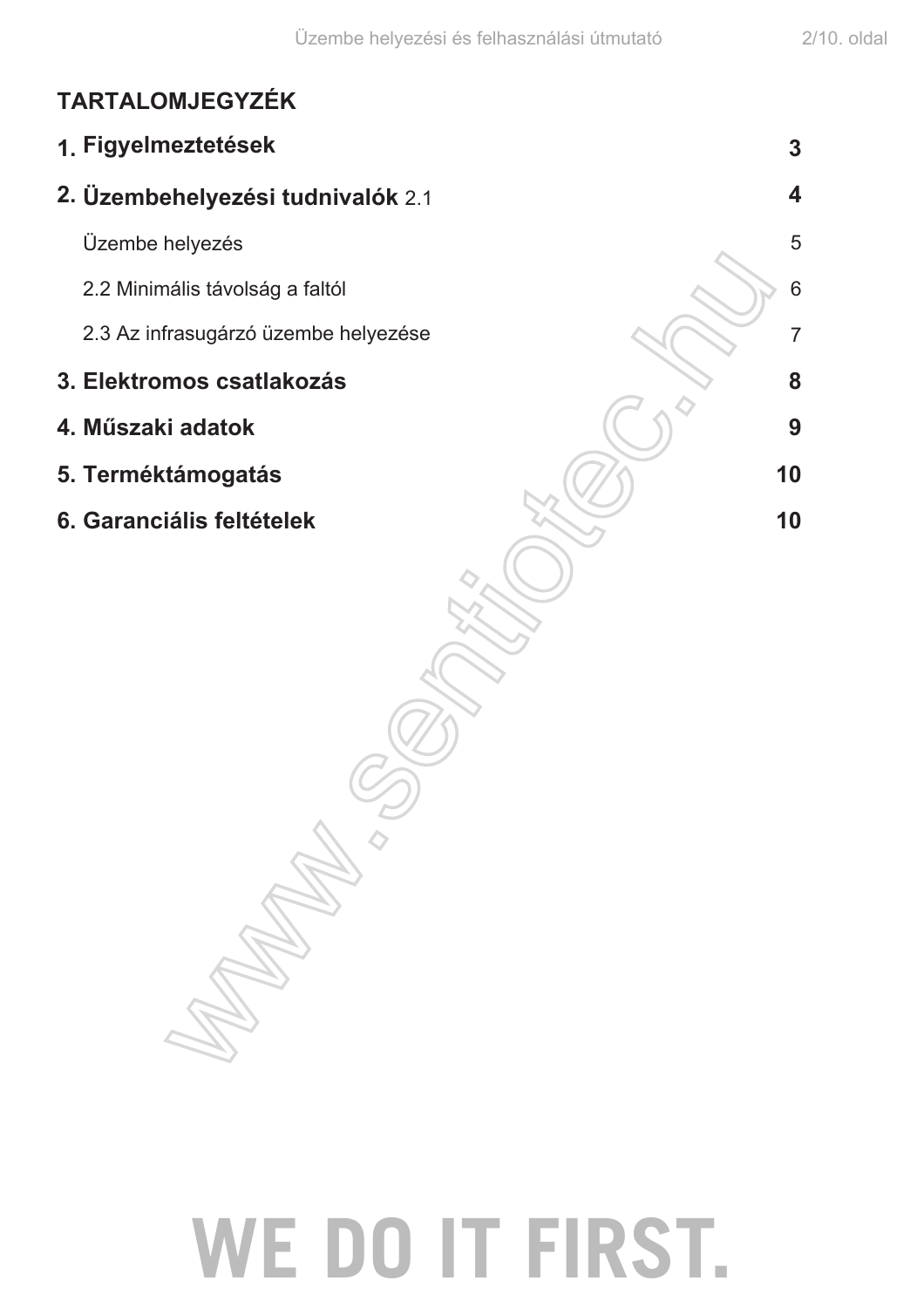### 1. Figyelmeztetések

- · Kérjük, az első használat előtt olvassa el figyelmesen a felhasználási útmutatót!
- Ellenkező esetben a nem szakszerű üzembe helyezés tűzveszélyt okozhat!
- · Az infrasugárzó lefedése szintén tűzveszélyt okozhat!
- · Az elektromos csatlakoztatást érdemes szakemberre bízni
- Az infravörös vezérlőegység csatlakoztatását a kapcsolási rajz alapján kell elvégezni
- · Mielőtt az infrasugárzót bekapcsolnánk az infravörös vezérlőegységgel, ellenőrizzük, hogy minden alizatban megfelelő-e a csatlakoztatás!
- A használt infravörös kabinnak meg kell felelnie az EN 60335-2-53 (VDE 0700/53-a szakasz) szabványnak
- Az eszközt nem használhatják fizikálisan, érzékszervileg vagy mentálisan korlátozott személyek (beleértve a gyermekeket is) illetőleg azok, akik nem rendelkeznek a megfelelő tapasztalattal és hozzáértéssel, a biztonságukért felelős személy felügyelete nélkül!
- A gyermekek esetében ügyelni kell arra, hogy ne játsszanak az eszközzel
- A kabinban maximálisan használható infrasugárzók számát nem szabad túllépni. Ebben a kérdésben egyeztessen a kabin gyártójával!
- · Az infrasugárzót csak a megjelölt vezérlőegységgel szabad vezérelni/szabályozni!
- · Az infrasugárzó hőt termel. Biztosítani kell, hogy a forró levegő felül szabadon távozhasson. Ha szükséges, szereljünk fel megfelelő mérőeszközöket (tűzvédelmi és hővédelmi egységeket), hogy biztosak lehessünk abban, hogy a fa hőmérséklete nem emelkedik a megengedhető érték fölé
- Győződjünk meg róla, hogy a radiátor nincs kitéve olyan mechanikai hatásnak, ami törést okozhat. A törött infrasugárzó a továbbiakban nem használható, ki kell cserélni.
- · Ne nézzünk közvetlenül az infrasugárzóra hosszabb ideig károsíthatja a látásunkat
- · Ne használjuk az infravörös kabint 24 órán belül mesterséges forrás vagy napfürdő okozta UV sugárzás után
- A túlzott melegre érzékeny, például szív- és érrendszeri betegségben szenvedő személyek az infravörös kabin használata előtt konzultáljanak kezelőorvosukkal
- Tartós bőrpír (a bőrfelület több, mint egy napig történő kivörösödése) esetén, vagy a bőrfelület hálószerű színváltozása esetén az ismételt használat nem ajánlott, és érdemes orvossal konzultálni az égési sérülések megelőzése érdekében
- · Az infrasugárzót nem használhatják érzékszervi korlátozásban szenvedő személyek, és nem használható alkohol vagy nyugtatók hatása alatt
- · Az infrasugárzót csak szakember helyezheti üzembe!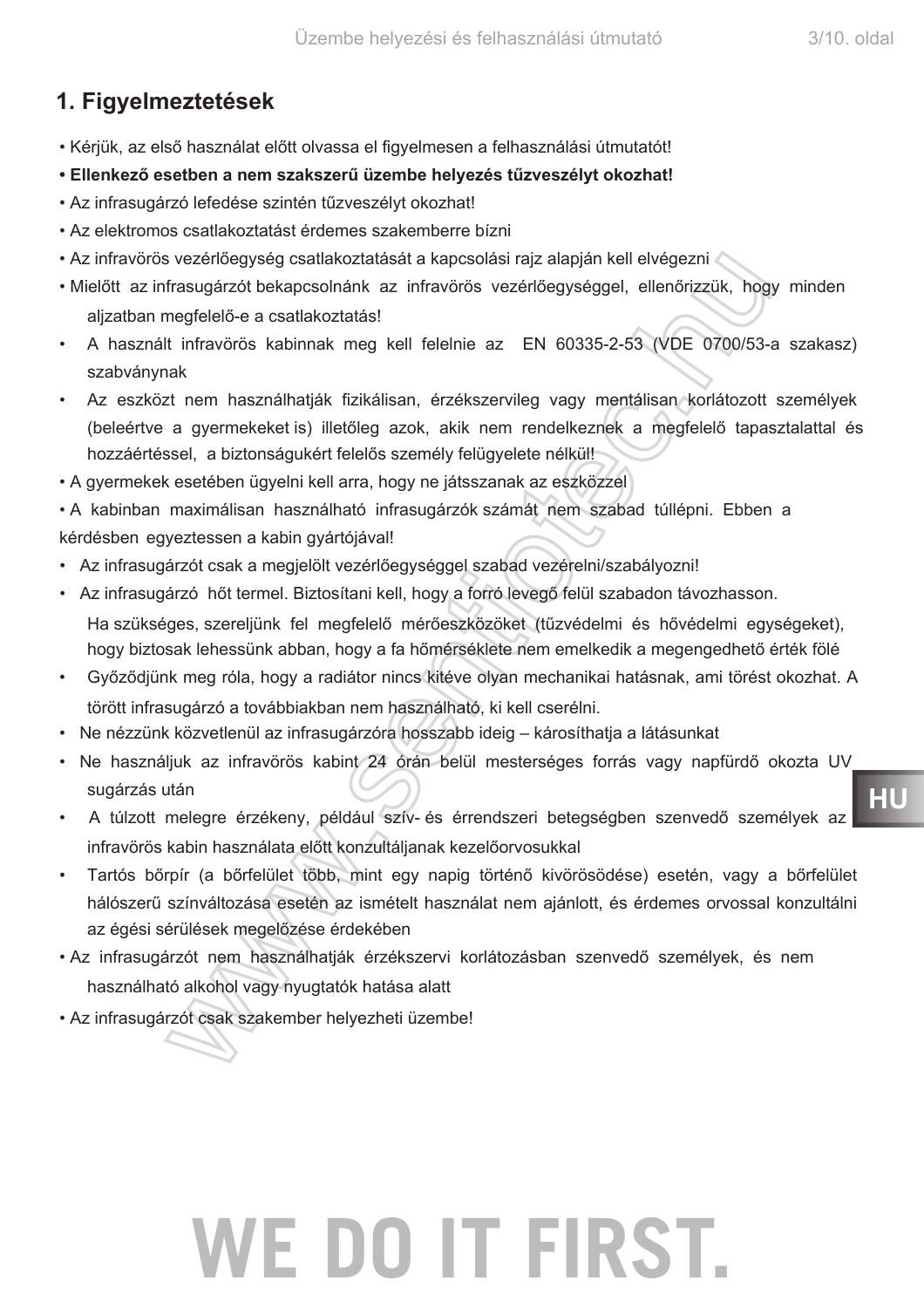### **2. Üzembe helyezési tudnivalók**

FIGYELMEZTETÉS: minden csomagolóelemet el kell távolítani összeszerelés előtt!

Az infrasugárzó a kabin mennyezetére is felszerelhető. Ügyeljünk arra, hogy az infrasugárzó hátsó részét ne fedjük le, és a termelt hő el tud távozni!

Ha az infrasugárzót a hátsó régióba szereljük, akkor egy megfelelő eszközzel biztosítsuk, hogy a védőrács vagy az elülső üvegpanel ne kerüljön túlzott nyomás alá.

Ügyeljünk a megfelelő távolságok megtartására.

Az üveglap vagy a sugárzó rendkívül forró lehet. Győződjünk meg róla, hogy megfelelően gondoskodtunk az érintésvédelemről.

Függőleges üzembe helyezésnél győződjünk meg róla, hogy a csatlakozódoboz felfelé nézen!

A fröccsenő víz elleni védelmet szolgáló, IPX 4 szabványnak megfelelő ernyő opcionálisan beszerezhető.

- VIT-BL-L rozsdamentes acél ernyő IR radiátorokhoz (500W/750W)
- VIT-BL-S rozsdamentes acél ernyő IR radiátorokhoz (350W)

A sugárzók között minimum 150 mm távolságot kell hagyni.

A DIR-750R és WIR-750R típusú infrasugárzókat csak a kabin mennyezetére szabad felszerelni olyan távolságra, hogy ne legyen könnyen elérhető (>1,8 m-re). Az infrasugárzó fölött legalább 150 mm-nyi, jól szellőző szabad hely legyen. A közvetlenül a kabin mennyezetére szerelt, DIR-350R / WIR-350R / DIR-500R / WIR-500R típusú infrasugárzókra is érvényes a fent megadott minimum távolság.

Az egymással szemben elhelyezett infrasugárzók esetén minimum 900 mm távolságot kell hagyni.

A látómezőn belül felszerelt sugárzóknál minimum 600 mm távolságnak kell lennie a sugárzó és a felhasználó arca között.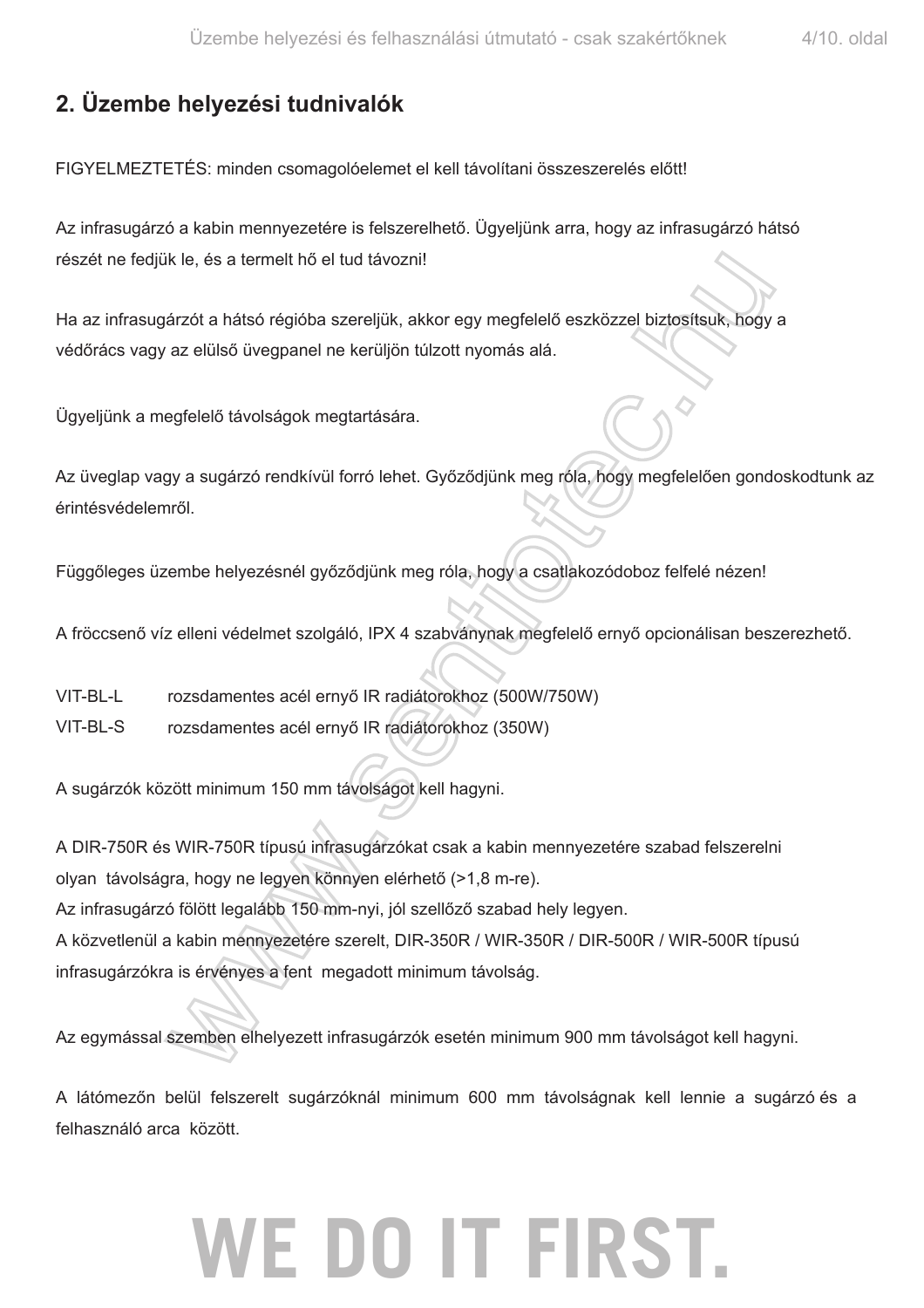#### 2.1 Üzembe helyezés

A megfelelő üzembe helyezéshez lennie kell egy nyílásnak a kabin falán. A megfelelő áramfelvételre vonatkozó méretadatokat az 1. ábra tartalmazza. Az információknak egyezniük kell a kabin gyártója által megadottakkal!



1. ábra: Üzembe helyezési adatok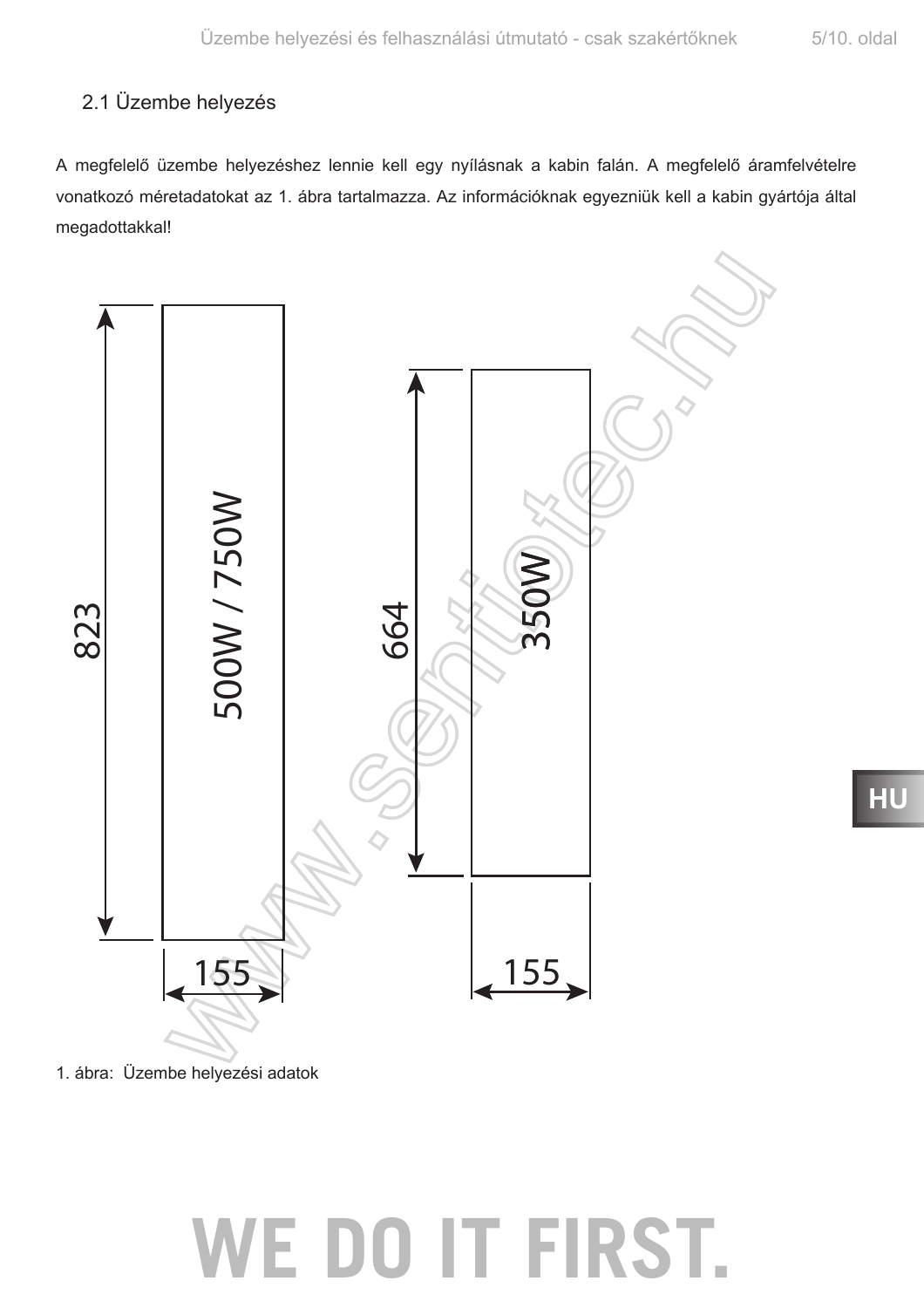#### 2.2 Minimális távolságok

#### DIR-350R / WIR-350R / DIR-500R / WIR-500R fali rögzítéssel

Az infrasugárzó hátulja és a legközelebbi fal között minimum 15 mm távolságnak kell lennie. Az alsó és felső résznek nyitottnak kell lennie a megfelelő szellőzés biztosítása érdekében!

A sugárzó és a legközelebbi éghető anyag közötti távolságnak legalább 150 mm-nek kell lennie. Ha a

sugárzót a kabin mennyezetére szereljük fel, akkor a sugárzó hátsó részére vonatkozó távolságoknál a 3-as ábrát kell figyelembe vennünk.

Ha a sugárzót a látómezőn belül szereltük fel, akkor minimum 800 mm távolságnak kell lennie a felhasználó arca és a sugárzó felszíne között.



2. ábra: Minimális távolság falra szerelésnél

#### DIR-750R / WIR-750R üzembe helyezése a mennyezetre

A DIR-750R és WIR-750R típusjelű infrasugárzókat a kabin mennyezetére kell felszerelni

olyan távolságra, hogy ne legyen könnyen elérhető (több mint 1,8 méter)

A sugárzó fölött legalább 150 mm, szabadon hagyott, jól szellőző helynek kell lennie. A sugárzó eleje és a legközelebbi éghető tárgy között legalább 150 mm

távolságnak kell lennie. Ha a sugárzót a látómezőben helyezzük el, legalább 1200 mm távolságnak kell lennie a felhasználó arca és a sugárzó felszíne között.



WANANNANNAN

3.ábra: Minimális távolság mennyezetre szerelésnél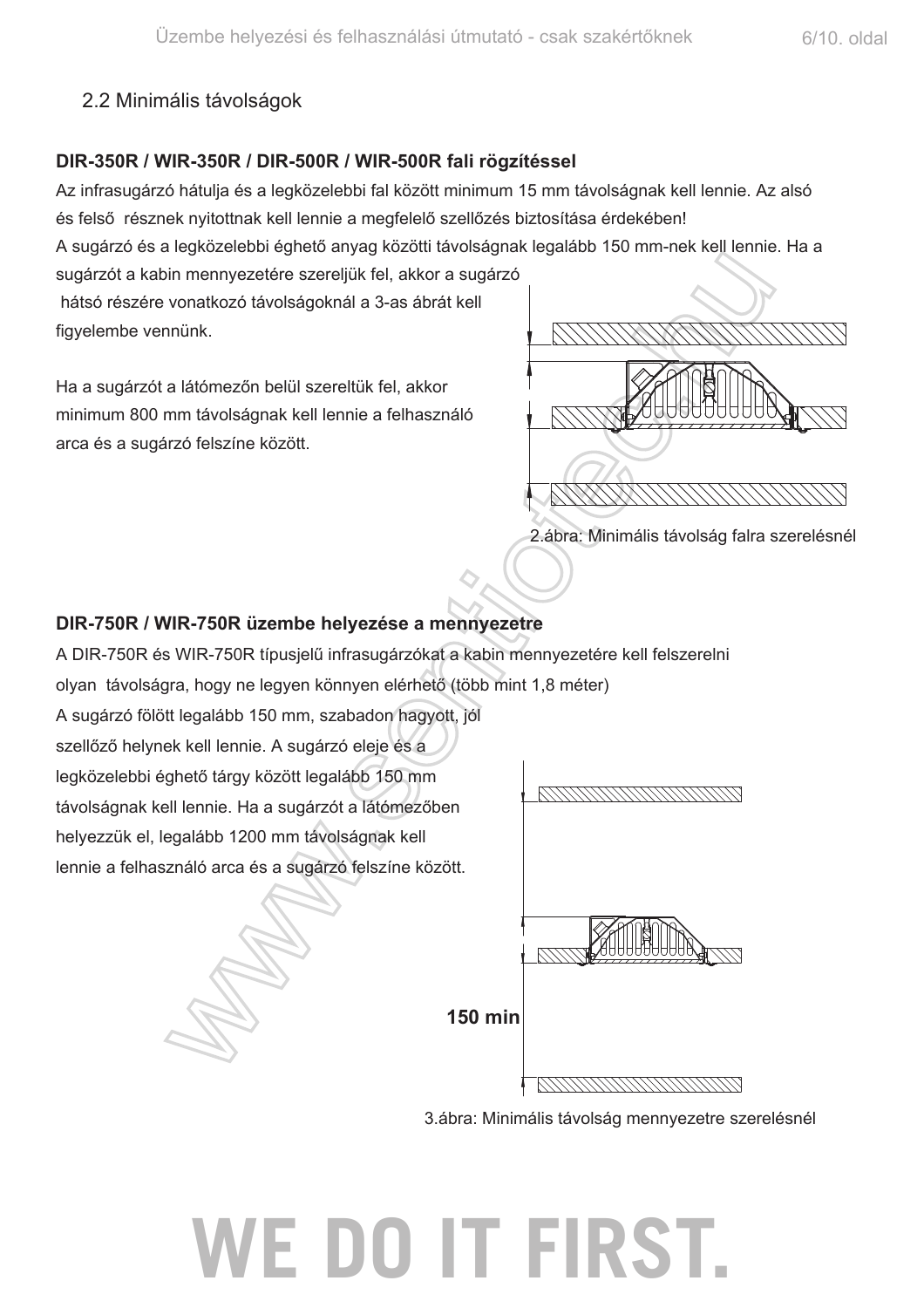#### 2.3 Az infrasugárzó üzembe helyezése

- A A kabinfal bemetszései 1. ábra
- B Radiátor
- VIT-BL-L rozsdamentes acél ernyő IV radiátorokhoz (500W/750W)  $C - Erny$ ő

rozsdamentes acél ernyő IV radiátorokhoz (350W) VIT-BL-

S D - rögzítő csavarok

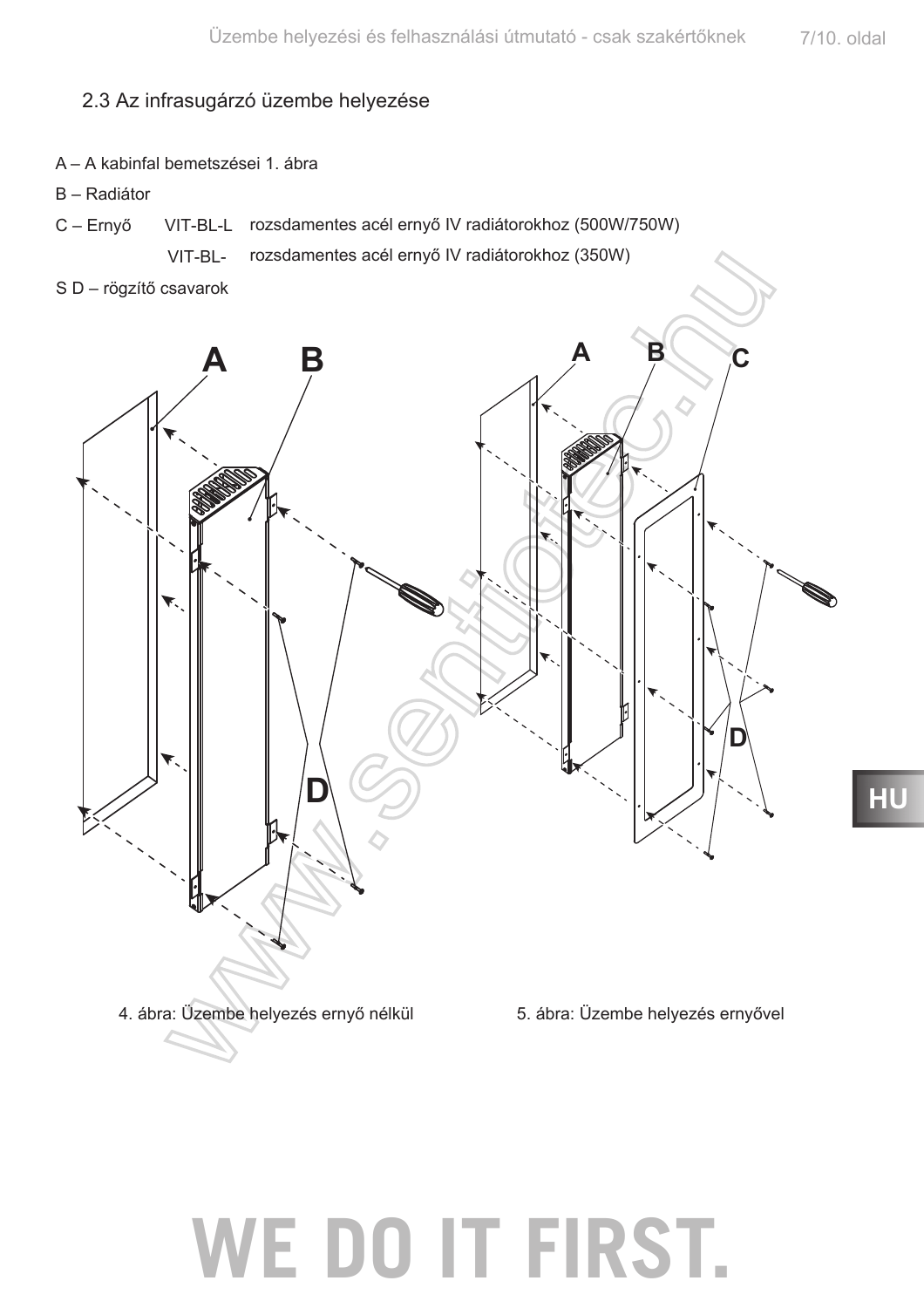### 3. Elektromos csatlakoztatás

Az infrasugárzó gyárilag elektromos csatlakozókábellel ellátott.

A gyártó előzetes engedélye nélkül történő változtatás a garancia elvesztésével jár!

A sugárzó csak wave.com4 Infra / IS1 / IS2 eszközökkel működtethető!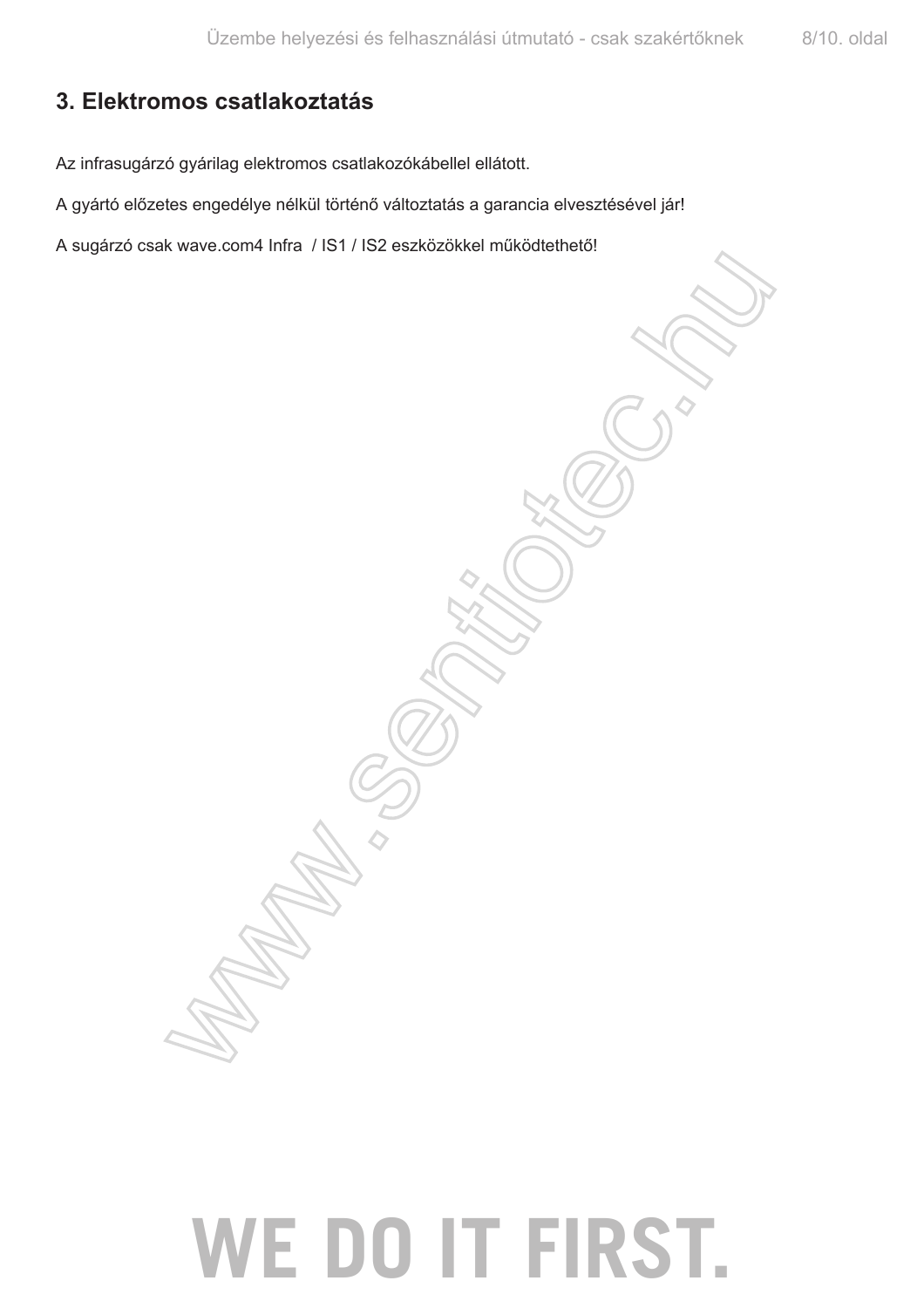### **4. Műszaki adatok**

DIR-350-R:

Schott Robax sötét Teljesítmény 350W Előlap Feszültség 230Vac N 50Hz Hőbiztosíték: 130°C L1=523mm; L2=658mm

WIR-350-R: Előlap Schott Robax fehér (szabadalmi oltalom) Teljesítmény: 350W Feszültség: 230Vac N 50Hz Hőbiztosíték: 130°C L1=523mm; L2=658mm

DIR-500-R:

Schott Robax sötét Teljesítmény 500W 230Vac N 50Hz Hőbiztosíték: 130°C L1=686mm; L2=818mm Előlap Feszültség

WIR-500-R:

Előlap Schott Robax fehér (szabadalmi oltalom) Teljesítmény 500W

Feszültség 230Vac N 50Hz

Hőbiztosíték: 130°C

L1=686mm; L2=818mm

DIR-750-R: Schott Robax sötét : 230Vac N 50Hz Hőbiztosíték: 130°C L1=686mm: L2=818mm Előlap Teljesítmény Feszültség

WIR-750-R: Előlap Schott Robax fehér (szabadalmi oltalom) Teljesítmény: 750W Feszültség 230Vac N 50Hz Hőbiztosíték: 130°C L1=686mm; L2=818mm

**63 71 L1 WE DO IT FIRST.** ်အ

**178 150**

### **+8**

**L2**

2

<u>ති</u>